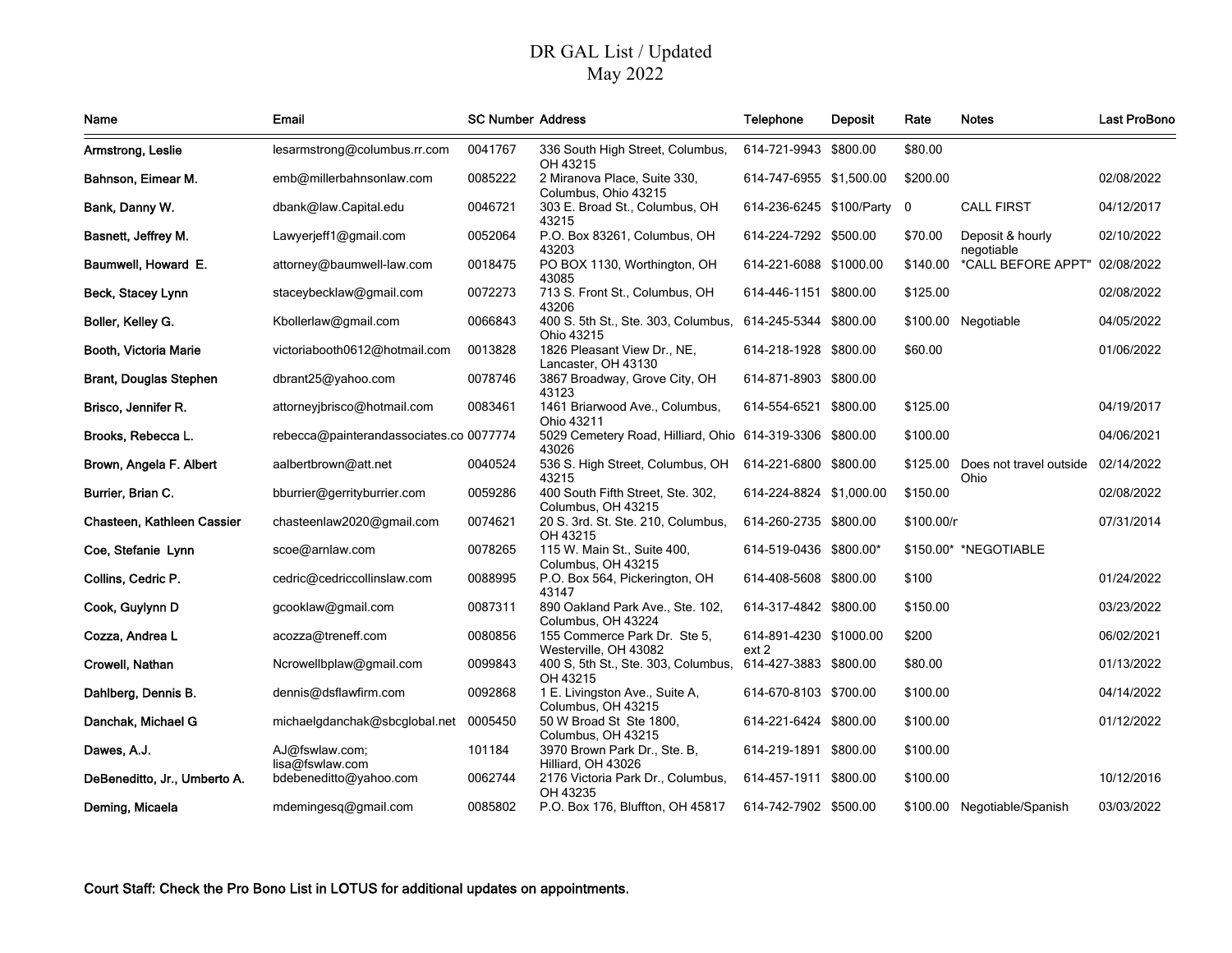| Name                        | <b>Email</b>                                       | <b>SC Number Address</b> |                                                                           | <b>Telephone</b>        | Deposit  | Rate     | <b>Notes</b>                                          | <b>Last ProBono</b> |
|-----------------------------|----------------------------------------------------|--------------------------|---------------------------------------------------------------------------|-------------------------|----------|----------|-------------------------------------------------------|---------------------|
| Dunn, Lindsay F.            | lfd@millerbahnsonlaw.com                           | 0091675                  | 2 Miranova Place, Suite 330,<br>Columbus, OH 43215                        | 614-747-6955            | \$800.00 | \$100.00 | *Not taking new cases*                                | 02/08/2022          |
| <b>Farrar Casper, Trudy</b> | tfarrarlaw@mindspring.com                          | 0079123                  | 729 S. Third St., Columbus, OH<br>43206                                   | 614-266-1621 \$800.00   |          | \$100.00 |                                                       | 02/08/2022          |
| Fittro, Carolynn E.         | carolynnlegal@gmail.com                            | 0093027                  | 1335 Dublin Rd., Suite 115F,<br>Columbus, OH 43215                        | 614-407-3871 \$1,000.00 |          | \$150.00 | Deposit and hourly<br>negotiable                      | 03/09/2022          |
| Fletcher, Daniel J          | daniel.fletcher@att.net;<br>onyx.alanina@gmail.com | 0030330                  | 923 E. Broad St. 3rd Fl., Columbus, 614-443-4814 \$800.00<br>OH 43205     |                         |          | \$100.00 |                                                       | 02/08/2022          |
| Fleury, Sherry Lynne        | sfleury@columbus.rr.com                            | 0073134                  | P.O. Box 3762, Dublin, OH 43016                                           | 614-946-6638 \$1,000.00 |          | \$100.00 | Deposit and hourly<br>negotiable                      | 01/24/2022          |
| Flowers, Janice M.          | info@jfloweresq.com                                | 0074318                  | 4449 Easton Way, 2nd Floor,<br>Columbus, OH 43219                         | 614-934-1824 \$1000.00  |          | \$100.00 |                                                       | 02/02/2022          |
| Furniss, Brian M.           | brian@fswlaw.com;<br>lisa@fswlaw.com               | 0084564                  | 3970 Brown Park Dr., Ste B, Hilliard, 614-219-1891 \$1000.00*<br>OH 43026 |                         |          |          | \$100.00* *Negotiable*                                | 02/08/2022          |
| Galasso, John George        | johnggalasso@yahoo.com                             | 0066212                  | 2229 Blue Bell Lane, Grove City,<br>OH 43123                              | 614-875-4757 \$800.00   |          | \$100.00 |                                                       | 01/10/2022          |
| Galloway, Britani           | bgallowaylawoffice@gmail.com                       | 0085332                  | 1170 Old Henderson Road, Suite<br>109, Columbus, OH 43220                 | 614-884-3878 \$800.00   |          |          | \$120.00 Negotiable                                   | 04/13/2022          |
| Gast, Melissa M             | mg@mglawohio.com                                   | 0077107                  | 48 W Whittier St, Columbus, OH<br>43206                                   | 614-385-3328 \$800.00   |          |          | \$150.00 Not Accepting New<br>Cases                   | 01/24/2022          |
| Gilbert, Stacey             | stacey@skinnerattorneys.com                        | 0073876                  | 6420 E. Main St., Ste. 202,<br>Reynoldsburg, OH 43068                     | 614-893-5381 \$1000.00  |          | \$250.00 |                                                       | 03/08/2022          |
| Gjostein, Thomas A.         | gjostein@sbcglobal.net                             | 0040781                  | 307 E. Livingston Ave., Columbus,<br>OH 43215                             | 614-224-6488 \$500.00   |          | \$80.00  | Negotiable                                            | 03/03/2022          |
| Gualtieri, Jessika          | jessikagualtieri@gmail.com                         | 0082616                  | 3857 N. High St., Ste. 208,<br>Columbus, OH 43214                         | 614-506-4665 \$800.00   |          | \$90.00  | *NOT ACCEPTING<br><b>NEW APPTS*</b>                   | 01/24/2022          |
| Hall, Connie L.             | conniehallattorney@gmail.com                       | 0034236                  | 3783 Broadway, Grove City, Ohio<br>43123                                  | 614-316-0554 \$800.00   |          | \$125.00 | *CALL BEFORE APPT*                                    | 03/30/2022          |
| Hanrahan, Sharon L.         | sharon.l.hanrahan@gmail.com                        | 0087250                  | 1247 Conner Ridge St., Blacklick,<br>Ohio 43004                           | 614-306-0329 \$800.00   |          |          |                                                       |                     |
| Heckert, Christopher E.     | chris@hmohiolaw.com<br>alyssa@hmohiolaw.com        | 0072281                  | 823 E. Long St. Ste. 200, Columbus, 614-224-7700 \$2,000<br>OH 43203      |                         |          |          | \$200.00 CALL FOR DATE<br>AVAILABILITY; hrly.<br>neg. | 05/12/2021          |
| Henderson, Maurice          | Maurice.Henderson@outlook.com 0072726              |                          | 336 S. High St., Columbus, OH<br>43215                                    | 614-255-2040 \$800.00   |          | \$90.00  |                                                       | 06/12/2018          |
| Herzberger, Brian Lee       | brian@blhlaw.com                                   | 0034322                  | 2691 E. Main St, Suite 102 A,<br>Columbus, OH 43209                       | 614-837-6151 Negotiable |          | \$80.00  |                                                       | 02/08/2022          |
| Hoffman, Eric Joseph        | ericihoff@aol.com                                  | 0019920                  | 338 S. High Street, Columbus, OH<br>43215                                 | 614-222-0526 \$800.00   |          | \$100.00 |                                                       | 01/06/2022          |
| Hoffman, Jordan D.          | jordandavidhoffman@gmail.com                       | 100140                   | 338 South High St., Columbus, OH<br>43215                                 | 614-946-2775 \$800.00   |          | \$90.00  |                                                       | 04/18/2022          |
| Holmberg, Haley J.          | wgeary@columbusfamilylawyer.co 0097404             |                          | 155 W. Main St. #101, Columbus,<br>OH 43215                               | 614-228-1968 \$800.00   |          | \$100.00 |                                                       | 08/09/2021          |
| Hoque, Ajmeri               | ajmeri@ajmerihoquelaw.com                          | 0086867                  | 85 E. Gay St., Ste. 905, Columbus,<br>OH 43215                            | 646-233-7057 \$800.00   |          | \$75.00  | *No longer accepting<br>appts*                        | 01/12/2022          |
| Hutchinson, Lindsey A.      | lindsey@lindseyhutchinsonlaw.con 0083896           |                          | 1335 Dublin Road, Suite 104D,<br>Columbus, OH 43215                       | 614-488-3710 \$1000.00  |          | \$150.00 |                                                       | 01/25/2022          |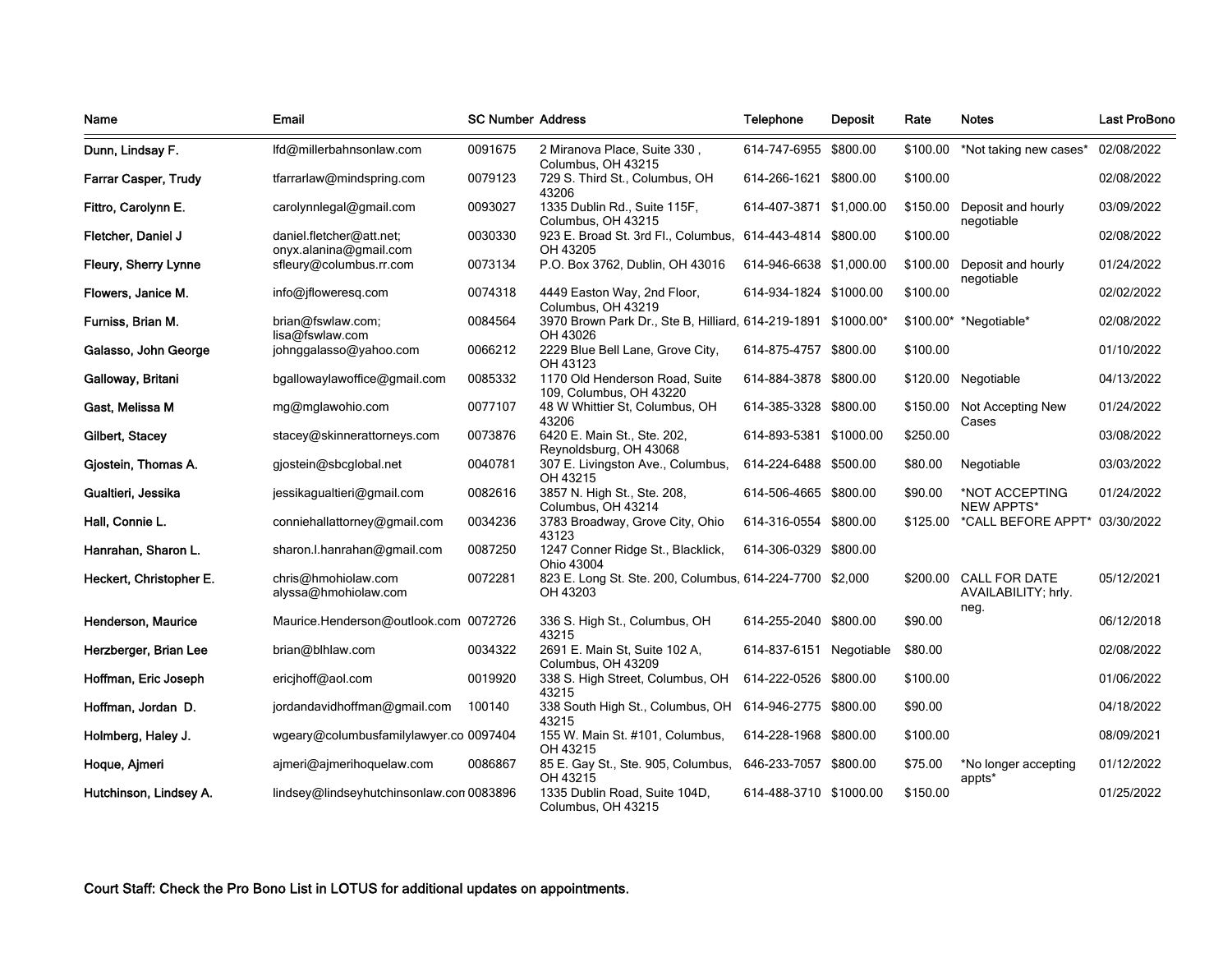| Name                        | Email                                 | <b>SC Number Address</b> |                                                                                 | <b>Telephone</b>         | <b>Deposit</b> | Rate     | <b>Notes</b>                        | <b>Last ProBono</b> |
|-----------------------------|---------------------------------------|--------------------------|---------------------------------------------------------------------------------|--------------------------|----------------|----------|-------------------------------------|---------------------|
| Johnson, Usherala ReCheryle | uush711@aol.com                       | 0081983                  | 98 Hamilton Park, Columbus, OH<br>43203                                         | 614-715-8272 \$800.00    |                | \$100.00 |                                     | 01/19/2022          |
| Jonhenry, Carol M.          | carol@johnhenrylaw.com                | 0091053                  | 175 S. 3rd St. Ste. 200, Columbus,<br>OH 43215                                  | 614-715-4710 \$800.00    |                | \$125.00 | Deposit negotiable                  |                     |
| Kaiser, Jo E.               | jhanskaiser@hotmail.com               | 0072449                  | 155 W. Main St. Ste. 100,<br>Columbus, OH 43215                                 | 614-224-8484 \$600.00    |                | \$80.00  |                                     | 05/05/2021          |
| Kinney, Kendra              | kendra@lawofficeofkkl.com             | 0090022                  | 158 East Franklin St., Circleville,<br>Ohio 43113                               | 740-500-8720 \$800.00    |                | \$75.00  | Hourly Rate Negotiable 02/14/2019   |                     |
| Klein, Jonathan             | jwk283@aol.com                        | 0068160                  | 101 Heather Lane, Powell, OH<br>43065                                           | 614-985-0527 \$800.00    |                | \$100.00 |                                     | 03/09/2022          |
| Kline, Kenneth R            | ken@krkfamilylaw.com                  | 0074313                  | 341 S. 3rd St., Suite 201, Columbus, 614-484-0177 \$1,000.00<br>OH 43215        |                          |                | \$135.00 |                                     | 03/31/2021          |
| Kremer, K. Kelly            | kelly@hmohiolaw.com                   | 0080833                  | 501 S. High St., Columbus, Ohio<br>43215                                        | 614-2247700 \$1,000.00   |                | \$150.00 |                                     | 04/02/2020          |
| Lerner, Michael J.          | mike lerner@hotmail.com               | 0076753                  | P.O. Box 543, Lewis Center, OH<br>43035                                         | 614-378-2347 \$800.00    |                | \$80.00  |                                     | 01/06/2022          |
| Levinson, Lawrence L.       | levinsonlaw1@me.com                   | 0063788                  | 511 S High St, Columbus, OH<br>43215                                            | 614-774-0362 \$800.00    |                |          |                                     | 01/10/2022          |
| Long, Chelsea L.            | chelsea@woodlongfamilylaw.com 0086316 |                          | 580 S. High St., Suite 330,<br>Columbus, Ohio 43215                             | 614-567-3031 \$1500.00   |                |          | \$150.00 Dep. negotiable            | 11/18/2021          |
| Makowski, Pamela Walker     | pamela.makowski@makowskilaw.c0024667  |                          | P.O. Box 6312, Columbus, OH<br>43206                                            | 216-780-0105 \$800.00    |                |          |                                     |                     |
| Marlatt, Jonathan Scott     | marlattlaw@gmail.com                  | 0076733                  | P.O. Box 1575, Westerville, OH<br>43086                                         | 614-523-3576 \$800.00    |                | \$95.00  |                                     | 03/03/2022          |
| McCarty, Michelle           | Michelle@mccartyheffernan.com         | 0095939                  | 3783 Broadway, Grove City, OH<br>43123                                          | 614-506-9092 \$800.00    |                | \$120.00 | *NOT ACCEPTING<br><b>NEW CASES*</b> | 01/14/2021          |
| McCaughan, Lorie            | Imccaughan@law.capital.edu            | 0066486                  | Capital University Legal Clinic 303<br>East Broad Street, Columbus, OH<br>43204 | 614-236-6257 \$100/Party |                |          | <b>CALL FIRST!</b>                  | 10/05/2021          |
| McCormick, Kerry L.         | kerry@solovemccormick.com             | 0074176                  | 501 S. High St., Columbus, OH<br>43215                                          | 614-444-9414 \$1500.00   |                | \$175.00 |                                     | 02/10/2022          |
| <b>McDaniel, Haley</b>      | hmgallowaylaw@gmail.com               | 0099066                  | 1170 Old Henderson Rd., Suite 109, 614-884-3878 \$800.00<br>Columbus, OH 43220  |                          |                | \$90.00  |                                     | 01/18/2022          |
| Miller, Alyson B.           | abm@millerbahnsonlaw.com              | 0078364                  | 2 Miranova Place, Suite 330,<br>Columbus, OH 43215                              | 614-747-6955 \$1,500.00  |                | \$200.00 | Dep. negotiable                     | 01/06/2022          |
| Miller, Daniel Jeremy       | danielmilleresq@hotmail.com           | 0075483                  | 6024 Glade Run Ct., Hilliard, OH<br>43026                                       | 614-284-1577 \$800.00    |                | \$75.00  |                                     | 01/12/2022          |
| Moreland, Mitch             | mitch@hmohiolaw.com                   | 0066281                  | 823 E. Long St. Ste. 200, Columbus, 614-224-7700 \$1000.00<br>OH 43203          |                          |                | \$150.00 | Hourly Negotiable*                  | 02/24/2022          |
| Morris, Richard L.          | richardmorrislawohio@gmail.com        | 0046520                  | 457 Waterbury Court, Suite A,<br>Gahanna, OH 43230                              | 614-476-5252 \$1,000.00  |                | \$120.00 |                                     | 06/12/2017          |
| Moyer, Zachary A.           | zmoyerlaw@gmail.com                   | 0092597                  | 194 W Johnstown Rd, Gahanna, OH 614-537-9616 \$800.00<br>43230                  |                          |                | \$75.00  | Dep. negotiable                     | 01/20/2022          |
| Murphy, Mark M.             | markmmurphylaw@gmail.com              | 0087855                  | 6065 Frantz Road, Suite 105,<br>Dublin, OH 43201                                | 614-766-5448 \$800.00    |                | \$90.00  | Deposit & Hourly rate<br>negotiable | 04/21/2022          |
| Neal, Richard John          | rinealesq@gmail.com                   | 0081843                  | 370 S. 5th St. Ste. 4, Columbus, OH 614-464-0776 \$800.00<br>43215              |                          |                | \$100.00 | **19DR3136 is for<br>2022**         | 11/18/2021          |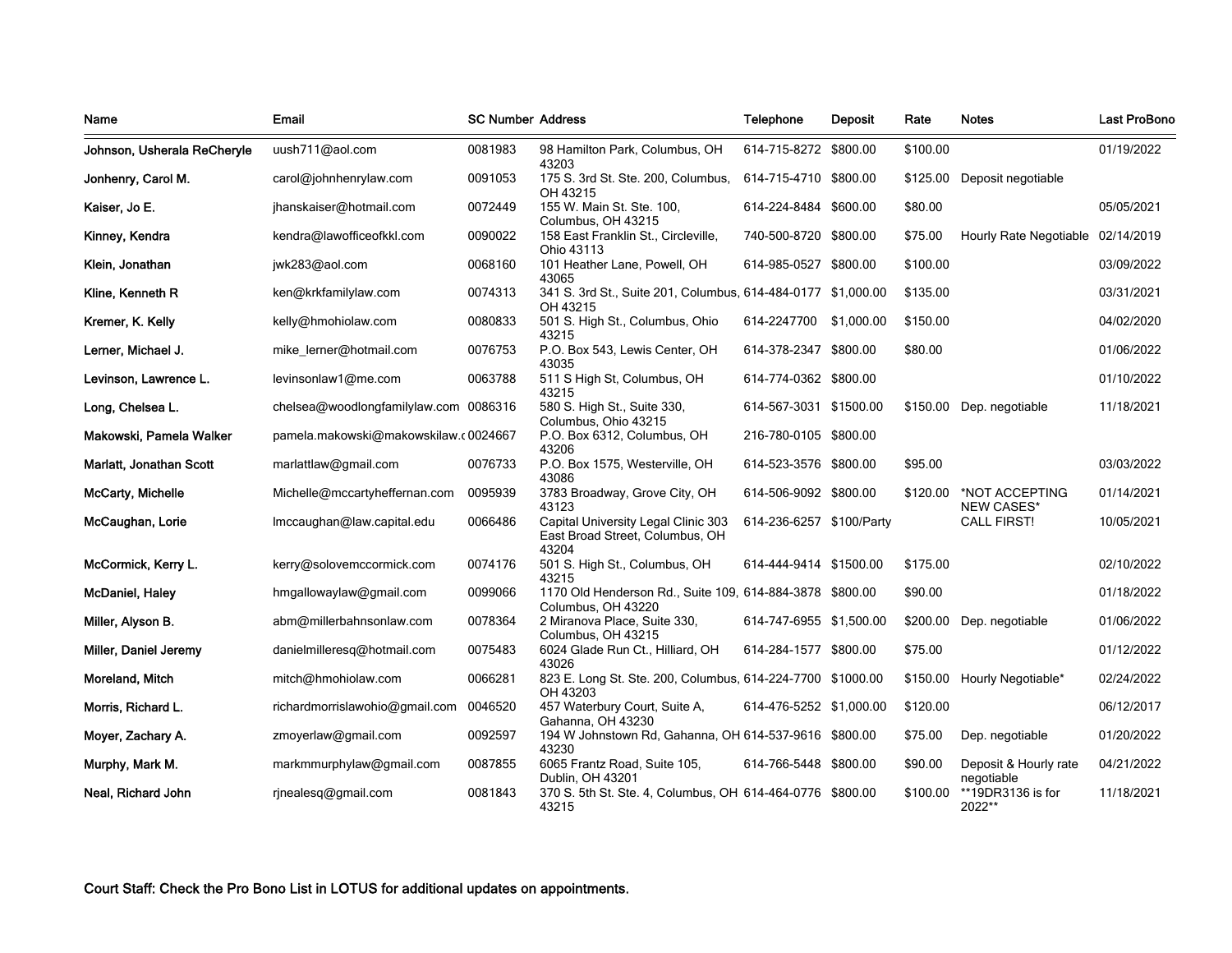| Name                          | Email                                                    | <b>SC Number Address</b> |                                                                            | <b>Telephone</b>        | <b>Deposit</b> | Rate       | <b>Notes</b>                                     | <b>Last ProBono</b> |
|-------------------------------|----------------------------------------------------------|--------------------------|----------------------------------------------------------------------------|-------------------------|----------------|------------|--------------------------------------------------|---------------------|
| Nigh, Joseph Aaron            | jnigh@nighlaw.com                                        | 0078728                  | 115 W. Main St. Ste. 300(A),                                               | 614-379-6444 \$1000.00  |                | \$175.00   | *Call before                                     | 06/08/2021          |
| Nunez, Delilah                | Delilah.Nunez@khasawnehlaw.cor 0085923                   |                          | Columbus, OH 43215<br>1170 Old Henderson Rd Ste 116,<br>Columbus, OH 43220 | 614-459-6331 \$800.00   |                | \$125.00   | Appointment<br>Spanish                           | 01/19/2022          |
| O'Keefe, Bobbie Corley        | bobbie@okeefefamilylaw.com                               | 0059347                  | PO Box 307720, Columbus, OH<br>43230                                       | 614-633-4777 \$800.00   |                | \$100.00   | Deposit negotiable                               | 12/08/2021          |
| Panitch, Harry F.             | harrypanitch@gmail.com                                   | 0059725                  | 304 N. Remington Rd., Bexley, OH<br>43209                                  | 614-216-7490 \$800.00   |                | \$75.00    | *NEGOTIABLE*                                     | 05/14/2021          |
| Pardi II, James J.            | pardilaw@sbcglobal.net                                   | 0059213                  | 500 South Front Street, Ste 1150,<br>Columbus, OH 43215                    | 614-221-2580 \$1,500.00 |                | \$150.00   |                                                  | 04/18/2022          |
| Peterman, Laura M.            | lpeterman@wslegalfirm.com                                | 0034638                  | 338 South High Street, Columbus,<br>Ohio 43215                             | 614-370-7333 \$800.00   |                | \$150.00   |                                                  | 02/08/2022          |
| Phillips, Kimberly S          | kimpm16@hotmail.com                                      | 0069056                  | 5195 Hampsted Village Center<br>#139, New Albany, OH 43054                 | 614-395-6400 \$800.00   |                | \$125.00   |                                                  | 02/14/2022          |
| Pomerants, Alex               | alexpomerants@ameritech.net                              | 0069003                  | 2734 E. Main St., Columbus, OH<br>43209                                    | 614-581-5721 \$800.00   |                | \$75.00    |                                                  |                     |
| Price, Alise M.               | aliseprice@yahoo.com                                     | 0065929                  | 670 Meridian Way, Suite 255,<br>Westerville, OH 43082                      | 614-865-1560 \$1000.00  |                | \$175.00   |                                                  | 04/05/2022          |
| Price, Tara R.                | tara@ohiolawyersgroup.com                                | 0091685                  | 300 W. Wilson Bridge Suite 100,<br>Worthington, OH 43085                   | 614-764-0681 \$800.00   |                | \$125.00   |                                                  | 01/24/2022          |
| Roberts, Janie D.             | janiedroberts@yahoo.com                                  | 0014878                  | 155 W. Main, Suite 100, Columbus, 614-564-0050 \$800.00<br>OH 43215        |                         |                | \$100.00   |                                                  | 05/05/2021          |
| Rowan, Phyllis J.             | phyllisrowanatty@gmail.com                               | 0061497                  | 490 Langford Ct., Gahanna, OH<br>43230                                     | 614-271-0705 \$1000.00  |                | \$125.00   |                                                  | 06/08/2015          |
| Ruiz-Bueno, III, John C.      | john@efwhipps.com                                        | 0087043                  | 6457 Reflections Dr., Ste. 100,<br>Dublin, Ohio 43017                      | 614-586-7900 \$800.00   |                | 75.00      | Deposit amount is<br>negotiable                  | 02/08/2022          |
| Russ, Andrew E                | andrewrusslawllc@gmail.com                               | 0074974                  | P.O. Box 520, Pickerington, OH<br>43147                                    | 614-946-1966 \$750.00   |                |            | \$150.00 Negotiable                              | 01/06/2022          |
| Ryerson, John T.              | jtryersonlaw@gmail.com                                   | 0055727                  | 3316 N. High St. Ste. 3, Columbus,<br>OH 43202                             | 614-202-0998 \$800.00   |                | \$100.00   |                                                  | 02/08/2022          |
| Schear, Kathi L.              | kschear@columbuslegalaid.org                             | 0010522                  | 1108 City Park Place, Columbus,<br>OH 43206                                | 614-737-0152 Pro Bono   |                |            | <b>Except Expenses</b><br>(mileage, filing etc.) |                     |
| Schodizinski, Laken L.        | Laken@schodzinskilaw.com                                 | 0099953                  | 4200 Regent St., Unit 200,<br>Columbus, OH 43219                           | 614-747-2333 \$1200.00* |                | \$125.00   | *NEGOTIABLE                                      | 01/12/2022          |
| Scott, Ryan M.                | ryanscott98@yahoo.com                                    | 0067981                  | 115 W. Main St., Ste 200A,<br>Columbus, OH 43215                           | 614-463-1299 \$800.00   |                | \$125.00   |                                                  | 02/08/2022          |
| Silvestri, Jr., Ralph Stephen | lawsilvestri@gmail.com                                   | 0058615                  | 130 E. Chestnut St., Suite 301,<br>Columbus, OH 43215                      | 614-228-3566 \$800.00   |                | \$125.00   |                                                  | 02/04/2021          |
| Sims, Amanda                  | asims@ksrlegal.com                                       | 0085104                  | 88 W. Mound St., Columbus, Ohio<br>43215                                   | 614-232-8621 \$1,000.00 |                | $$200.00*$ | *CALL BEFORE APPT*                               | 02/08/2022          |
| Skinner, Daniel J.            | dan@skinnerattorneys.com                                 | 0087321                  | 6420 E. Main St., Ste. 202,<br>Reynoldsburg, OH 43068                      | 614-664-0200 \$1,250.00 |                | \$100.00   |                                                  | 03/07/2022          |
| Smith, Christopher Allen      | csmithlawoffice@yahoo.com;<br>chris@chrissmithlawllc.com | 0081788                  | 131 N. Ludlow St., Ste. 316, Dayton, 614-743-8950 \$500.00<br>OH 45402     |                         |                | \$100.00   | Deposit and hourly<br>negotiable                 | 02/08/2022          |
| Snyder, Meredith A.           | meredith@meredithsnyderlaw.com 0064793                   |                          | 250 Civic Center Dr. Ste. 600,<br>Columbus, OH 43215                       | 614-670-5318 \$1000.00  |                | \$185.00   | *NOT ACCEPTING<br>NEW CASES*                     | 01/18/2022          |
| Steinhoff, Rainer E.          | rainersteinhoff7@msn.com                                 | 0059555                  | 100 E. Campus View Blvd. Suite<br>250, Columbus, OH 43235                  | 614-507-0663 \$800.00   |                |            |                                                  | 01/06/2022          |